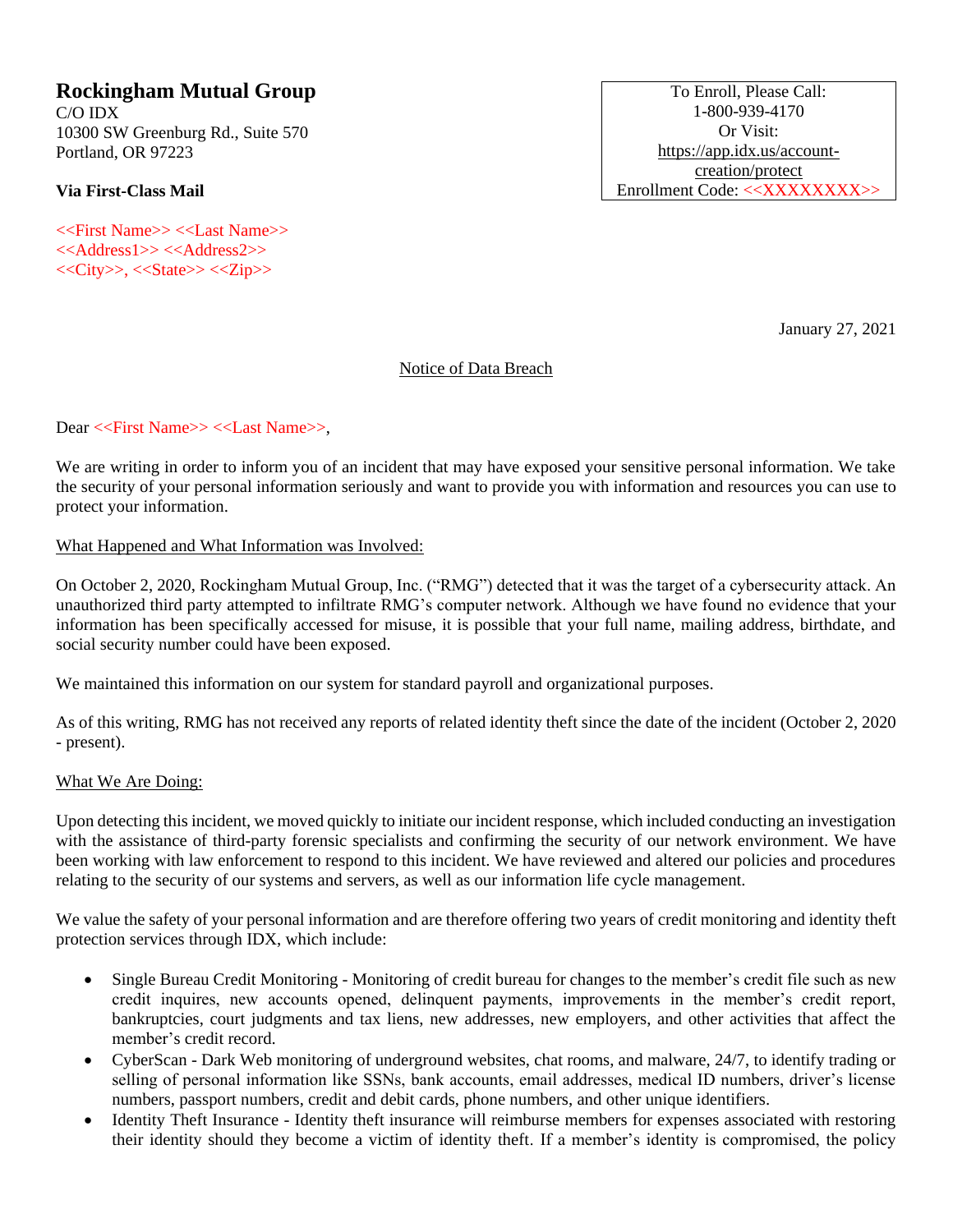provides coverage for up to \$1,000,000, with no deductible, from an A.M. Best "A-rated" carrier. Coverage is subject to the terms, limits, and/or exclusions of the policy.

• Fully-Managed Identity Recovery - IDX's fully-managed recovery service provides restoration for identity theft issues such as (but not limited to): account creation, criminal identity theft, medical identity theft, account takeover, rental application, tax fraud, benefits fraud, and utility creation. This service includes a complete triage process for affected individuals who report suspicious activity, a personally assigned ID Care Specialist to fully manage restoration of each case, and expert guidance for those with questions about identity theft and protective measures.

With this protection, IDX will help you resolve issues if your identity is compromised.

#### What You Can Do:

We encourage you to contact IDX with any questions and to enroll in free IDX services by calling 1-800-939-4170 or by going to https://app.idx.us/account-creation/protect and using the Enrollment Code provided above. IDX is available Monday through Friday 9 am to 9 pm Eastern Time. Please note the deadline to enroll is April 27, 2021.

Again, at this time, there is no evidence that your information has been misused. However, we encourage you to take full advantage of this service offering. IDX representatives have been fully versed on the incident and can answer questions or concerns you may have regarding protection of your personal information.

#### For More Information:

Enclosed hereto you will find additional information regarding the resources available to you, and the steps that you can take to further protect your personal information.

RMG values the security of your personal data, and we apologize for any inconvenience that this incident has caused.

Sincerely,

 $\bigstar$  L Lyon

Robert Lyon President & CEO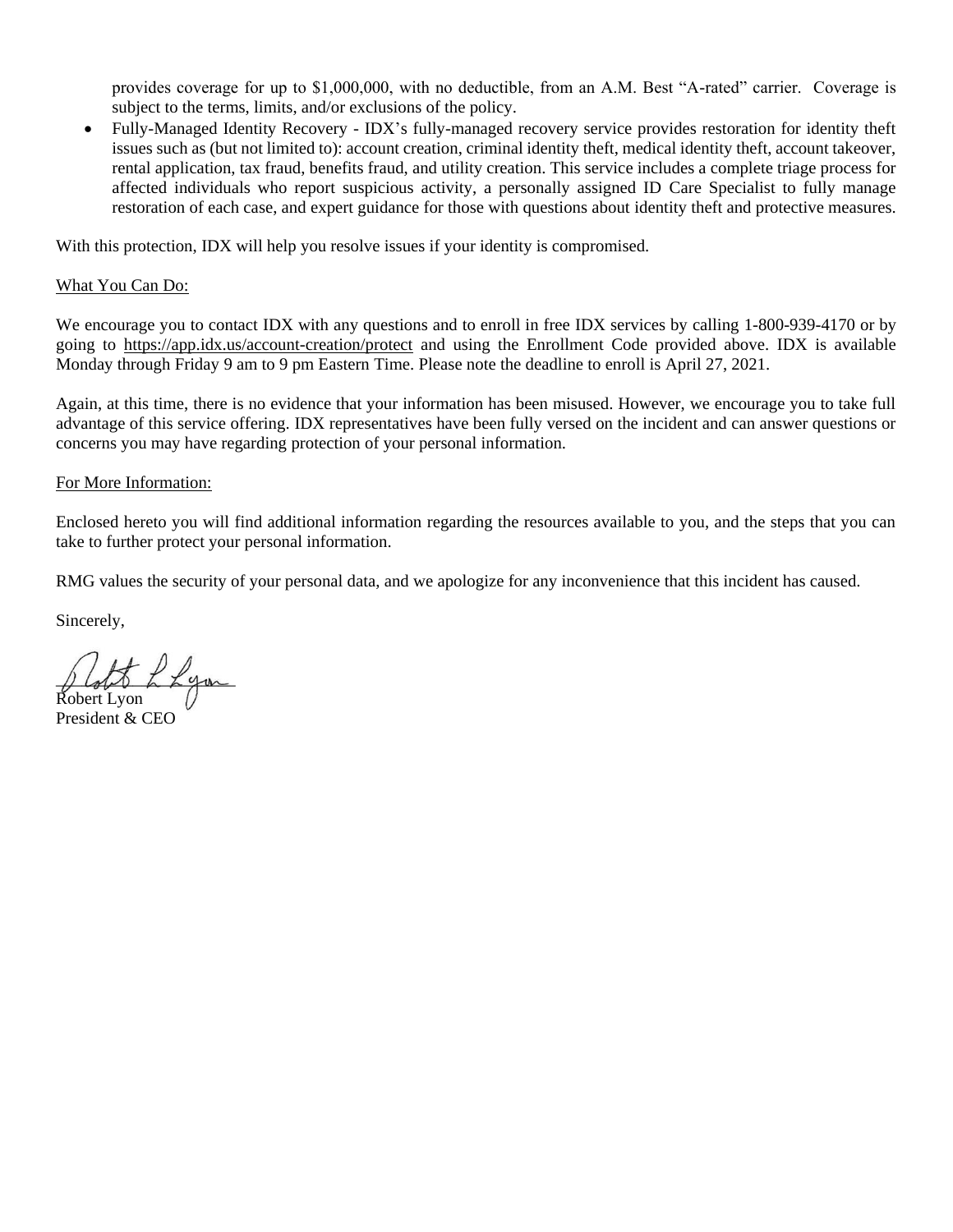# **Additional Information**

**Credit Reports**: You may obtain a copy of your credit report, free of charge, whether or not you suspect any unauthorized activity on your account. You may obtain a free copy of your credit report from each of the three nationwide credit reporting agencies. To order your free credit report, please visit www.annualcreditreport.com, or call toll-free at 1-877- 322-8228. You can also order your annual free credit report by mailing a completed Annual Credit Report Request Form (available at https://www.consumer.ftc.gov/articles/0155-free-credit-reports) to: Annual Credit Report Request Service, P.O. Box 105281, Atlanta, GA, 30348-5281.

Security Freeze: You also have the right to place a security freeze on your credit report. A security freeze is intended to prevent credit, loans, and services from being approved in your name without your consent. To place a security freeze on your credit report, you need to make a request to each consumer reporting agency. You may make that request by certified mail, overnight mail, regular stamped mail, or by following the instructions found at the websites listed below. The following information must be included when requesting a security freeze (note that if you are requesting a credit report for your spouse or a minor under the age of 16, this information must be provided for him/her as well): (1) full name, with middle initial and any suffixes; (2) Social Security number; (3) date of birth; (4) current address and any previous addresses for the past five years; and (5) any applicable incident report or complaint with a law enforcement agency or the Registry of Motor Vehicles. The request must also include a copy of a government-issued identification card and a copy of a recent utility bill or bank or insurance statement. It is essential that each copy be legible, display your name and current mailing address, and the date of issue. As of September 21, 2018, it is free to place, lift, or remove a security freeze. You may also place a security freeze for children under the age of 16. You may obtain a free security freeze by contacting any one or more of the following national consumer reporting agencies:

| <b>Equifax Security Freeze</b>    | <b>Experian Security Freeze</b> | <b>TransUnion Security Freeze</b> |
|-----------------------------------|---------------------------------|-----------------------------------|
| P.O. Box 105788                   | P.O. Box 9554                   | P.O. Box 160                      |
| Atlanta, GA 30348                 | Allen, TX 75013                 | Woodlyn, PA 19094                 |
| 1-800-349-9960                    | 1-888-397-3742                  | 1-800-909-8872                    |
| https://www.equifax.com/person    | www.experian.com/freeze/cente   | www.transunion.com/credit-        |
| al/credit-report-services/credit- | r.html                          | freeze                            |
| freeze/                           |                                 |                                   |

**Fraud Alerts:** You can place fraud alerts with the three credit bureaus by phone and online with:

- Equifax (https://assets.equifax.com/assets/personal/Fraud\_Alert\_Request\_Form.pdf);
- TransUnion (https://www.transunion.com/fraud-alerts); or
- Experian (https://www.experian.com/fraud/center.html).

A fraud alert tells creditors to follow certain procedures, including contacting you, before they open any new accounts or change your existing accounts. For that reason, placing a fraud alert can protect you, but also may delay you when you seek to obtain credit. As of September 21, 2018, initial fraud alerts last for one year. Victims of identity theft can also get an extended fraud alert for seven years. The phone numbers for all three credit bureaus are at the bottom of this page.

**Monitoring:** You should always remain vigilant and monitor your accounts for suspicious or unusual activity.

**File Police Report**: You have the right to file or obtain a police report if you experience identity fraud. Please note that in order to file a crime report or incident report with law enforcement for identity theft, you will likely need to provide proof that you have been a victim. A police report is often required to dispute fraudulent items. You can generally report suspected incidents of identity theft to local law enforcement or to the Attorney General.

**FTC and Attorneys General:** You can further educate yourself regarding identity theft, fraud alerts, security freezes, and the steps you can take to protect yourself, by contacting the consumer reporting agencies, the Federal Trade Commission, or your state Attorney General.

The Federal Trade Commission can be reached at: 600 Pennsylvania Avenue NW, Washington, DC 20580, www.identitytheft.gov, 1-877-ID-THEFT (1-877-438-4338), TTY: 1-866-653-4261. The Federal Trade Commission also